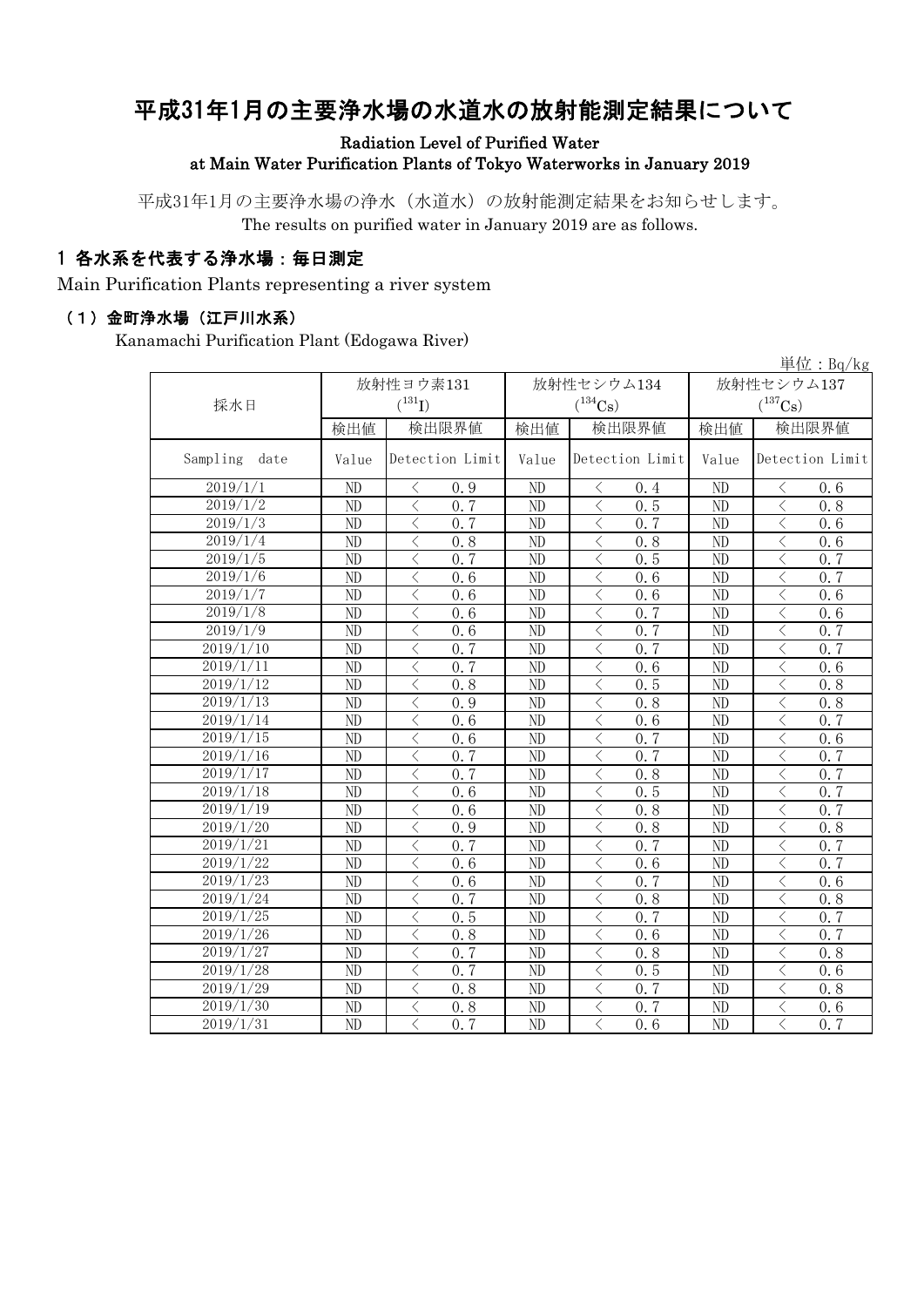### (2)朝霞浄水場 (荒川水系)

Asaka Purification Plant (Arakawa River)

|                        |                        |                                                                       |                        |                                                 |                       | 単位: $Bq/kg$                                      |  |  |
|------------------------|------------------------|-----------------------------------------------------------------------|------------------------|-------------------------------------------------|-----------------------|--------------------------------------------------|--|--|
|                        |                        | 放射性ヨウ素131                                                             |                        | 放射性セシウム134                                      | 放射性セシウム137            |                                                  |  |  |
| 採水日                    |                        | $(^{131}I)$                                                           |                        | $(^{134}Cs)$                                    | $(^{137}\mathrm{Cs})$ |                                                  |  |  |
|                        | 検出値                    | 検出限界値                                                                 | 検出値                    | 検出限界値                                           | 検出値                   | 検出限界値                                            |  |  |
| Sampling<br>date       | Value                  | Detection Limit                                                       | Value                  | Detection Limit                                 | Value                 | Detection Limit                                  |  |  |
| 2019/1/1               | ND                     | 0, 7<br>$\langle$                                                     | ND                     | $\langle$<br>0, 7                               | ND                    | 0.7<br>ぐ                                         |  |  |
| 2019/1/2               | ND                     | $\langle$<br>0.7                                                      | ND                     | $\lt$<br>0.8                                    | ND                    | $\lt$<br>0.8                                     |  |  |
| 2019/1/3               | ND                     | $\langle$<br>0, 7                                                     | ND                     | $\lt$<br>0, 6                                   | ND                    | $\lt$<br>0, 7                                    |  |  |
| 2019/1/4               | ND                     | $\langle$<br>0.6                                                      | ND                     | $\lt$<br>0.7                                    | ND                    | $\lt$<br>0.8                                     |  |  |
| 2019/1/5               | ND                     | $\lt$<br>0.8                                                          | ND                     | $\langle$<br>0, 7                               | ND                    | $\lt$<br>0.8                                     |  |  |
| 2019/1/6               | ND                     | $\lt$<br>0.8                                                          | ND                     | $\lt$<br>0.6                                    | ND                    | $\lt$<br>0.7                                     |  |  |
| 2019/1/7               | ND                     | $\langle$<br>0.6                                                      | $\overline{\text{ND}}$ | $\langle$<br>0.8                                | $\overline{ND}$       | $\overline{\left\langle \right\rangle }$<br>0.8  |  |  |
| 2019/1/8               | ND                     | $\overline{\left\langle \right\rangle }$<br>0, 8                      | ND                     | $\lt$<br>0.7                                    | ND                    | $\langle$<br>0, 8                                |  |  |
| 2019/1/9               | ND                     | $\overline{\langle}$<br>0.7                                           | $\overline{ND}$        | $\lt$<br>0.6                                    | $\overline{ND}$       | $\overline{\left\langle \right\rangle }$<br>0, 6 |  |  |
| 2019/1/10              | ND                     | $\lt$<br>0.7                                                          | ND                     | $\lt$<br>0.6                                    | ND                    | $\overline{\left\langle \right\rangle }$<br>0, 6 |  |  |
| 2019/1/11              | ND                     | $\overline{\langle}$<br>0.7                                           | ND                     | 0.7<br>$\langle$                                | $\overline{ND}$       | $\overline{\left\langle \right\rangle }$<br>0.8  |  |  |
| 2019/1/12              | $\overline{\text{ND}}$ | $\overline{\langle}$<br>0.8                                           | $\overline{ND}$        | $\overline{\left\langle \right\rangle }$<br>0.6 | $\overline{ND}$       | $\overline{\left\langle \right\rangle }$<br>0.7  |  |  |
| 2019/1/13              | N <sub>D</sub>         | $\overline{\left\langle \right\rangle }$<br>$\overline{0.7}$          | ND                     | $\langle$<br>0.8                                | N <sub>D</sub>        | $\overline{\left\langle \right\rangle }$<br>0, 8 |  |  |
| 2019/1/14              | ND                     | $\langle$<br>0.6                                                      | ND                     | $\lt$<br>0.6                                    | ND                    | $\overline{\left\langle \right\rangle }$<br>0, 6 |  |  |
| 2019/1/15              | N <sub>D</sub>         | $\langle$<br>0.6                                                      | ND                     | $\langle$<br>0, 7                               | ND                    | $\lt$<br>0, 7                                    |  |  |
| 2019/1/16              | ND                     | $\langle$<br>0.7                                                      | ND                     | $\lt$<br>0.7                                    | ND                    | $\langle$<br>0.8                                 |  |  |
| 2019/1/17              | ND                     | $\langle$<br>0.8                                                      | ND                     | $\langle$<br>0.9                                | ND                    | $\lt$<br>0.8                                     |  |  |
| 2019/1/18              | N <sub>D</sub>         | $\lt$<br>0.7                                                          | ND                     | $\langle$<br>0.7                                | ND                    | $\lt$<br>0, 7                                    |  |  |
| $\overline{2019}/1/19$ | ND                     | $\langle$<br>0.8                                                      | ND                     | $\lt$<br>0, 7                                   | ND                    | $\lt$<br>0.6                                     |  |  |
| 2019/1/20              | N <sub>D</sub>         | $\lt$<br>0.8                                                          | ND                     | $\langle$<br>$0, \overline{7}$                  | ND                    | $\lt$<br>0.6                                     |  |  |
| 2019/1/21              | ND                     | $\lt$<br>0.7                                                          | ND                     | $\lt$<br>0.8                                    | ND                    | $\lt$<br>0.7                                     |  |  |
| 2019/1/22              | ND                     | $\lt$<br>0.7                                                          | ND                     | 0, 7<br>$\lt$                                   | ND                    | 0.7<br>$\lt$                                     |  |  |
| 2019/1/23              | ND                     | $\lt$<br>0, 7                                                         | ND                     | $\lt$<br>0, 6                                   | ND                    | $\lt$<br>0, 6                                    |  |  |
| 2019/1/24              | ND                     | $\hspace{0.5cm}\raisebox{0.5ex}{\scriptsize <}\hspace{-0.5cm}$<br>0.7 | ND                     | $\lt$<br>0.6                                    | ND                    | $\lt$<br>0.6                                     |  |  |
| 2019/1/25              | ND                     | $\langle$<br>0.7                                                      | ND                     | $\lt$<br>0.6                                    | ND                    | $\hspace{0.5cm}\mathopen{<}$<br>0.8              |  |  |
| 2019/1/26              | ND                     | $\overline{\left\langle \right\rangle }$<br>0.7                       | ND                     | $\langle$<br>0, 7                               | ND                    | $\overline{\left\langle \right\rangle }$<br>0.8  |  |  |
| 2019/1/27              | ND                     | $\overline{\left\langle \right\rangle }$<br>0.7                       | ND                     | $\langle$<br>0.5                                | ND                    | $\lt$<br>0.6                                     |  |  |
| 2019/1/28              | ND                     | $\lt$<br>0.7                                                          | ND                     | $\langle$<br>0.6                                | ND                    | $\hspace{0.5cm}\mathopen{<}$<br>0, 7             |  |  |
| 2019/1/29              | ND                     | $\langle$<br>0.7                                                      | ND                     | $\lt$<br>0.7                                    | ND                    | $\lt$<br>0.6                                     |  |  |
| 2019/1/30              | ND                     | $\lt$<br>0.6                                                          | ND                     | $\langle$<br>0, 7                               | ND                    | $\lt$<br>0, 7                                    |  |  |
| 2019/1/31              | ND                     | $\langle$<br>0.7                                                      | ND                     | $\langle$<br>0, 7                               | ND                    | $\langle$<br>0.8                                 |  |  |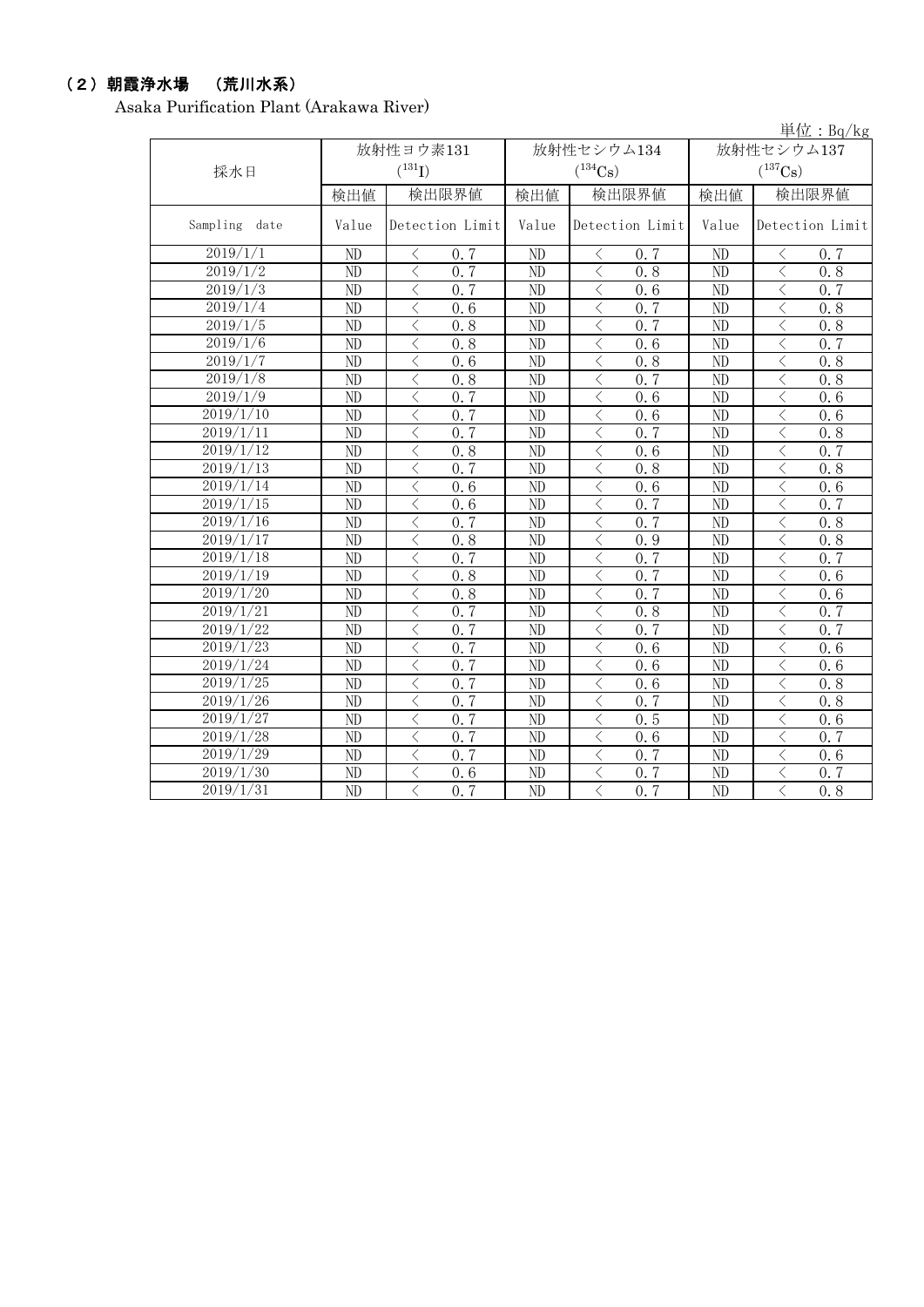## (3)小作浄水場 (多摩川水系)

Ozaku Purification Plant (Tamagawa River)

|                        |                        |                                                  |                        |                                                 |                        | 単位: $Bq/kg$                                                  |  |  |
|------------------------|------------------------|--------------------------------------------------|------------------------|-------------------------------------------------|------------------------|--------------------------------------------------------------|--|--|
|                        |                        | 放射性ヨウ素131                                        |                        | 放射性セシウム134                                      | 放射性セシウム137             |                                                              |  |  |
| 採水日                    |                        | $(^{131}I)$                                      |                        | $(^{134}Cs)$                                    | $(^{137}Cs)$           |                                                              |  |  |
|                        | 検出値                    | 検出限界値                                            | 検出値                    | 検出限界値                                           | 検出値                    | 検出限界値                                                        |  |  |
| Sampling<br>date       | Value                  | Detection Limit                                  | Value                  | Detection Limit                                 | Value                  | Detection Limit                                              |  |  |
| 2019/1/1               | ND                     | 0, 7<br>ぐ                                        | ND                     | 0.8<br>$\langle$                                | ND                     | ぐ<br>0.6                                                     |  |  |
| 2019/1/2               | ND                     | $\langle$<br>0.8                                 | ND                     | $\lt$<br>0.6                                    | ND                     | $\langle$<br>0.9                                             |  |  |
| 2019/1/3               | ND                     | $\langle$<br>0, 7                                | ND                     | $\lt$<br>0, 6                                   | ND                     | $\lt$<br>0.7                                                 |  |  |
| 2019/1/4               | ND                     | $\langle$<br>0.6                                 | ND                     | $\lt$<br>0.7                                    | ND                     | $\lt$<br>0.7                                                 |  |  |
| 2019/1/5               | ND                     | $\langle$<br>0.7                                 | ND                     | $\langle$<br>0.8                                | ND                     | $\lt$<br>0.8                                                 |  |  |
| 2019/1/6               | ND                     | $\lt$<br>0.7                                     | ND                     | $\lt$<br>0.9                                    | ND                     | $\langle$<br>0.7                                             |  |  |
| 2019/1/7               | ND                     | $\langle$<br>0, 6                                | $\overline{\text{ND}}$ | $\langle$<br>0, 6                               | $\overline{ND}$        | $\overline{\left\langle \right\rangle }$<br>0.7              |  |  |
| 2019/1/8               | ND                     | $\overline{\left\langle \right\rangle }$<br>0.7  | ND                     | $\lt$<br>0.7                                    | ND                     | $\langle$<br>0, 8                                            |  |  |
| 2019/1/9               | $\overline{ND}$        | $\overline{\langle}$<br>0.5                      | $\overline{ND}$        | $\lt$<br>0.8                                    | $\overline{ND}$        | $\overline{\left\langle \right\rangle }$<br>0.9              |  |  |
| 2019/1/10              | ND                     | $\lt$<br>0, 6                                    | ND                     | $\lt$<br>0, 7                                   | ND                     | $\overline{\left\langle \right\rangle }$<br>0, 6             |  |  |
| 2019/1/11              | ND                     | $\overline{\langle}$<br>0.6                      | $\overline{ND}$        | $\langle$<br>0.6                                | $\overline{\text{ND}}$ | $\overline{\left\langle \right\rangle }$<br>$0.\overline{6}$ |  |  |
| 2019/1/12              | $\overline{\text{ND}}$ | $\overline{\left\langle \right\rangle }$<br>0.8  | $\overline{ND}$        | $\overline{\left\langle \right\rangle }$<br>0.7 | $\overline{\text{ND}}$ | 0.7                                                          |  |  |
| 2019/1/13              | N <sub>D</sub>         | $\overline{\left\langle \right\rangle }$<br>0, 8 | ND                     | $\langle$<br>0.8                                | N <sub>D</sub>         | $\overline{\left\langle \right\rangle }$<br>0.9              |  |  |
| 2019/1/14              | ND                     | $\langle$<br>0.6                                 | ND                     | 0.7<br>$\lt$                                    | ND                     | $\overline{\left\langle \right\rangle }$<br>0.7              |  |  |
| 2019/1/15              | N <sub>D</sub>         | $\langle$<br>0.7                                 | ND                     | $\langle$<br>0.8                                | ND                     | $\hspace{0.5cm}\mathopen{<}$<br>$\mathbf{1}$                 |  |  |
| 2019/1/16              | ND                     | $\langle$<br>0.7                                 | ND                     | $\lt$<br>0.7                                    | ND                     | $\langle$<br>0.7                                             |  |  |
| 2019/1/17              | ND                     | $\langle$<br>0.6                                 | ND                     | $\lt$<br>0.7                                    | ND                     | $\lt$<br>0.7                                                 |  |  |
| 2019/1/18              | N <sub>D</sub>         | $\lt$<br>0, 5                                    | ND                     | $\langle$<br>0.7                                | ND                     | $\lt$<br>0, 8                                                |  |  |
| 2019/1/19              | ND                     | $\langle$<br>0.8                                 | ND                     | $\lt$<br>0, 7                                   | ND                     | $\lt$<br>0, 7                                                |  |  |
| $20\overline{19/1/20}$ | ND                     | $\lt$<br>$0, \overline{7}$                       | ND                     | $\langle$<br>0.8                                | ND                     | $\lt$<br>0, 8                                                |  |  |
| 2019/1/21              | ND                     | $\lt$<br>0.6                                     | ND                     | 0.7<br>$\lt$                                    | ND                     | $\lt$<br>0.8                                                 |  |  |
| 2019/1/22              | ND                     | $\lt$<br>0, 7                                    | ND                     | 0.7<br>$\lt$                                    | ND                     | $\lt$<br>0.7                                                 |  |  |
| 2019/1/23              | ND                     | $\lt$<br>0, 7                                    | ND                     | $\lt$<br>0.6                                    | ND                     | $\lt$<br>0, 8                                                |  |  |
| 2019/1/24              | ND                     | $\langle$<br>0.6                                 | ND                     | $\langle$<br>0.7                                | ND                     | $\lt$<br>0.6                                                 |  |  |
| 2019/1/25              | ND                     | $\langle$<br>0.6                                 | ND                     | $\langle$<br>0, 7                               | ND                     | $\hspace{0.5cm}\mathopen{<}$<br>0, 7                         |  |  |
| 2019/1/26              | ND                     | $\langle$<br>0.8                                 | ND                     | $\,$ $\,$ $\,$<br>0.7                           | ND                     | $\overline{\left\langle \right\rangle }$<br>0.9              |  |  |
| 2019/1/27              | ND                     | $\overline{\left\langle \right\rangle }$<br>0.7  | ND                     | $\langle$<br>0.8                                | ND                     | $\lt$<br>0.8                                                 |  |  |
| 2019/1/28              | ND                     | $\langle$<br>0.6                                 | ND                     | $\langle$<br>0, 7                               | ND                     | $\hspace{0.5cm}\mathopen{<}$<br>0.6                          |  |  |
| 2019/1/29              | ND                     | $\langle$<br>0.6                                 | ND                     | $\lt$<br>0.7                                    | ND                     | $\lt$<br>0.7                                                 |  |  |
| 2019/1/30              | ND                     | $\lt$<br>0.7                                     | ND                     | $\langle$<br>0, 7                               | ND                     | $\lt$<br>0.8                                                 |  |  |
| 2019/1/31              | ND                     | $\langle$<br>0.8                                 | $\overline{ND}$        | $\langle$<br>0, 7                               | $\overline{ND}$        | $\langle$<br>0.8                                             |  |  |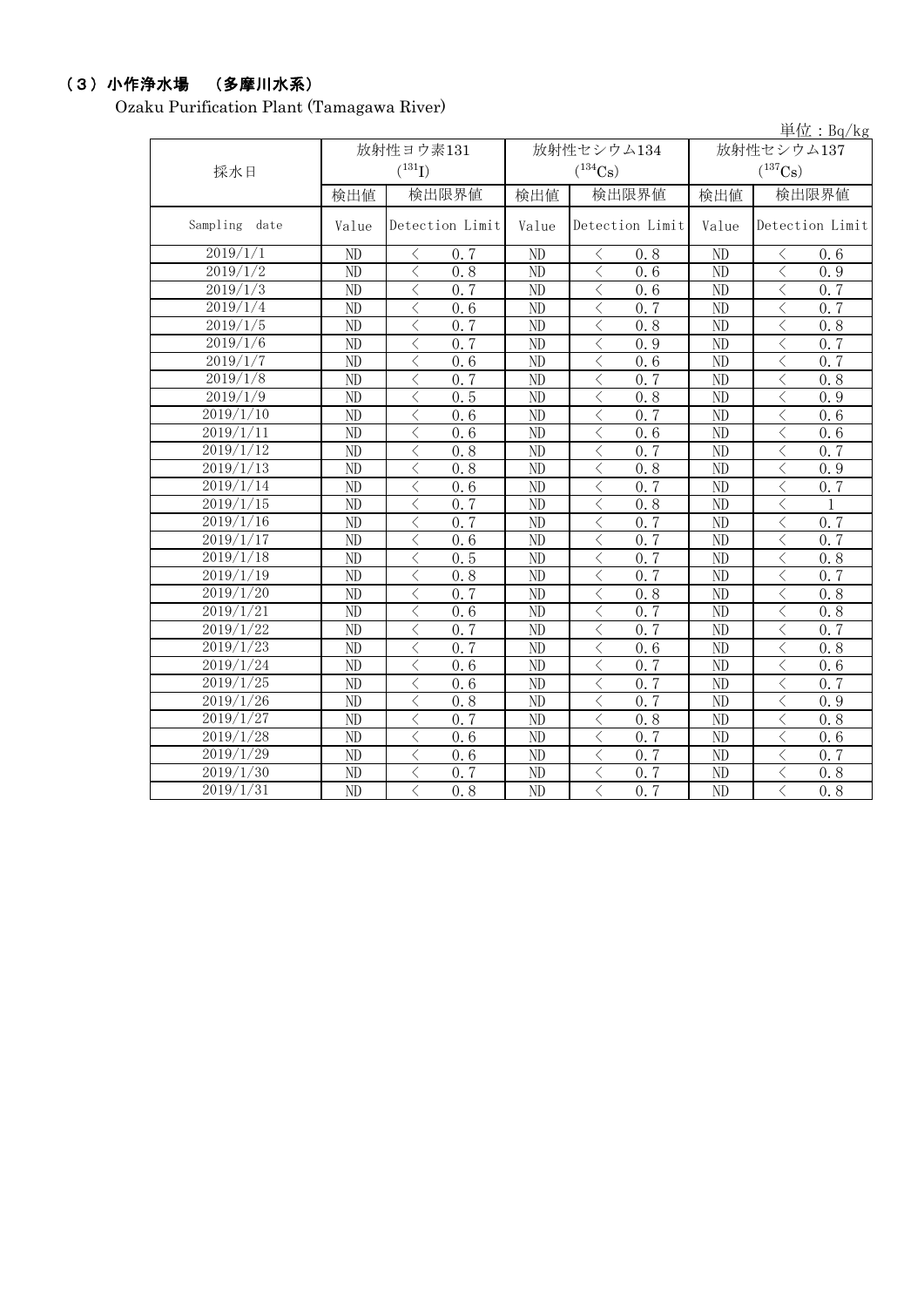## (4)東村山浄水場 (多摩川・荒川水系)

Higashi-murayama Purification Plant (Tamagawa・Arakawa River)

|                        |                 |                            |                 |                              |                                     | 単位: Bq/kg                    |  |  |
|------------------------|-----------------|----------------------------|-----------------|------------------------------|-------------------------------------|------------------------------|--|--|
|                        |                 | 放射性ヨウ素131<br>$(^{131}I)$   |                 | 放射性セシウム134                   | 放射性セシウム137<br>$(^{137}\mathrm{Cs})$ |                              |  |  |
| 採水日                    |                 |                            |                 | $(^{134}Cs)$                 |                                     |                              |  |  |
|                        | 検出値             | 検出限界値                      |                 | 検出限界値<br>検出値                 |                                     | 検出限界値<br>検出値                 |  |  |
| Sampling<br>date       | Value           | Detection Limit            | Value           | Detection Limit              | Value                               | Detection Limit              |  |  |
| 2019/1/1               | ND              | 0.7<br>$\langle$           | ND              | 0.6<br>$\lt$                 | ND                                  | 0.7<br>⟨                     |  |  |
| 2019/1/2               | ND              | $\lt$<br>0.8               | ND              | 0.8<br>$\lt$                 | ND                                  | $\lt$<br>0.8                 |  |  |
| 2019/1/3               | ND              | $\lt$<br>0.6               | ND              | $\langle$<br>0.8             | ND                                  | $\langle$<br>0.6             |  |  |
| 2019/1/4               | N <sub>D</sub>  | $\lt$<br>0.8               | ND              | $\langle$<br>0, 7            | ND                                  | $\lt$<br>0.8                 |  |  |
| 2019/1/5               | ND              | $\langle$<br>0.8           | $\overline{ND}$ | $\langle$<br>0.6             | $\overline{ND}$                     | $\langle$<br>0.7             |  |  |
| 2019/1/6               | ND              | $\lt$<br>0.7               | ND              | $\lt$<br>0.7                 | ND                                  | $\lt$<br>0.8                 |  |  |
| 2019/1/7               | ND              | $\langle$<br>0.6           | ND              | $\lt$<br>0.6                 | ND                                  | $\langle$<br>0.8             |  |  |
| 2019/1/8               | ND              | $\langle$<br>0, 6          | ND              | $\lt$<br>0, 7                | ND                                  | $\lt$<br>0, 5                |  |  |
| 2019/1/9               | ND              | $\langle$<br>0.6           | ND              | $\lt$<br>0, 7                | ND                                  | $\langle$<br>0, 7            |  |  |
| 2019/1/10              | ND              | $\lt$<br>0.7               | ND              | $\lt$<br>0.9                 | ND                                  | 0.8<br>$\langle$             |  |  |
| 2019/1/11              | ND              | $\langle$<br>0.7           | ND              | 0, 7<br>$\langle$            | ND                                  | $\lt$<br>0.7                 |  |  |
| 2019/1/12              | $\overline{ND}$ | $\langle$<br>0.8           | $\overline{ND}$ | $\langle$<br>0.6             | $\overline{ND}$                     | $\lt$<br>0, 7                |  |  |
| 2019/1/13              | N <sub>D</sub>  | $\langle$<br>0.9           | ND              | $\langle$<br>0.6             | N <sub>D</sub>                      | $\lt$<br>0.8                 |  |  |
| 2019/1/14              | $\overline{ND}$ | $\langle$<br>0.7           | $\overline{ND}$ | $\langle$<br>0.6             | $\overline{ND}$                     | $\overline{\langle}$<br>0, 7 |  |  |
| 2019/1/15              | N <sub>D</sub>  | $\langle$<br>0.7           | $\overline{ND}$ | $\langle$<br>0.7             | N <sub>D</sub>                      | $\langle$<br>0.7             |  |  |
| 2019/1/16              | ND              | $\lt$<br>$0.\overline{7}$  | ND              | $\overline{\langle}$<br>0, 7 | ND                                  | $\langle$<br>0, 7            |  |  |
| $\frac{2019}{1/17}$    | ND              | $0, \overline{7}$<br>$\lt$ | ND              | $\lt$<br>0.6                 | ND                                  | $\lt$<br>0.6                 |  |  |
| 2019/1/18              | ND              | $\langle$<br>0.7           | ND              | $\lt$<br>0.7                 | ND                                  | $\lt$<br>0.6                 |  |  |
| 2019/1/19              | ND              | $\langle$<br>0.9           | ND              | $\langle$<br>0, 7            | ND                                  | $\lt$<br>0, 7                |  |  |
| 2019/1/20              | ND              | $\langle$<br>0.8           | ND              | $\lt$<br>0, 7                | ND                                  | $\langle$<br>0.8             |  |  |
| 2019/1/21              | ND              | $\langle$<br>0.8           | ND              | $\langle$<br>0.8             | ND                                  | $\langle$<br>0.9             |  |  |
| $2019/1/\overline{22}$ | ND              | $\lt$<br>0.6               | ND              | $\lt$<br>0.8                 | ND                                  | 0.7<br>$\lt$                 |  |  |
| 2019/1/23              | ND              | $\lt$<br>0.7               | ND              | 0.7<br>$\lt$                 | ND                                  | 0.8<br>$\lt$                 |  |  |
| 2019/1/24              | ND              | $\lt$<br>0, 7              | ND              | 0, 7<br>$\lt$                | ND                                  | $\lt$<br>0, 6                |  |  |
| $2019/1/\overline{25}$ | ND              | $\lt$<br>0.7               | ND              | $\, \mathrel{<} \,$<br>0.6   | ND                                  | $\langle$<br>0.6             |  |  |
| 2019/1/26              | ND              | $\lt$<br>0.8               | ND              | $\langle$<br>0.9             | ND                                  | $\lt$<br>0.8                 |  |  |
| 2019/1/27              | ND              | $\langle$<br>0.8           | ND              | $\lt$<br>0.7                 | ND                                  | $\lt$<br>0.7                 |  |  |
| 2019/1/28              | ND              | $\lt$<br>0.5               | ND              | $\lt$<br>0.8                 | ND                                  | く<br>0.7                     |  |  |
| 2019/1/29              | ND              | 0.7<br>$\langle$           | ND              | $\lt$<br>0.9                 | ND                                  | $\lt$<br>0.7                 |  |  |
| 2019/1/30              | ND              | $\lt$<br>0.6               | ND              | $\lt$<br>0.7                 | ND                                  | $\langle$<br>0.7             |  |  |
| 2019/1/31              | $\overline{ND}$ | $\langle$<br>0.7           | $\overline{ND}$ | $\lt$<br>0.6                 | $\overline{ND}$                     | $\langle$<br>0.8             |  |  |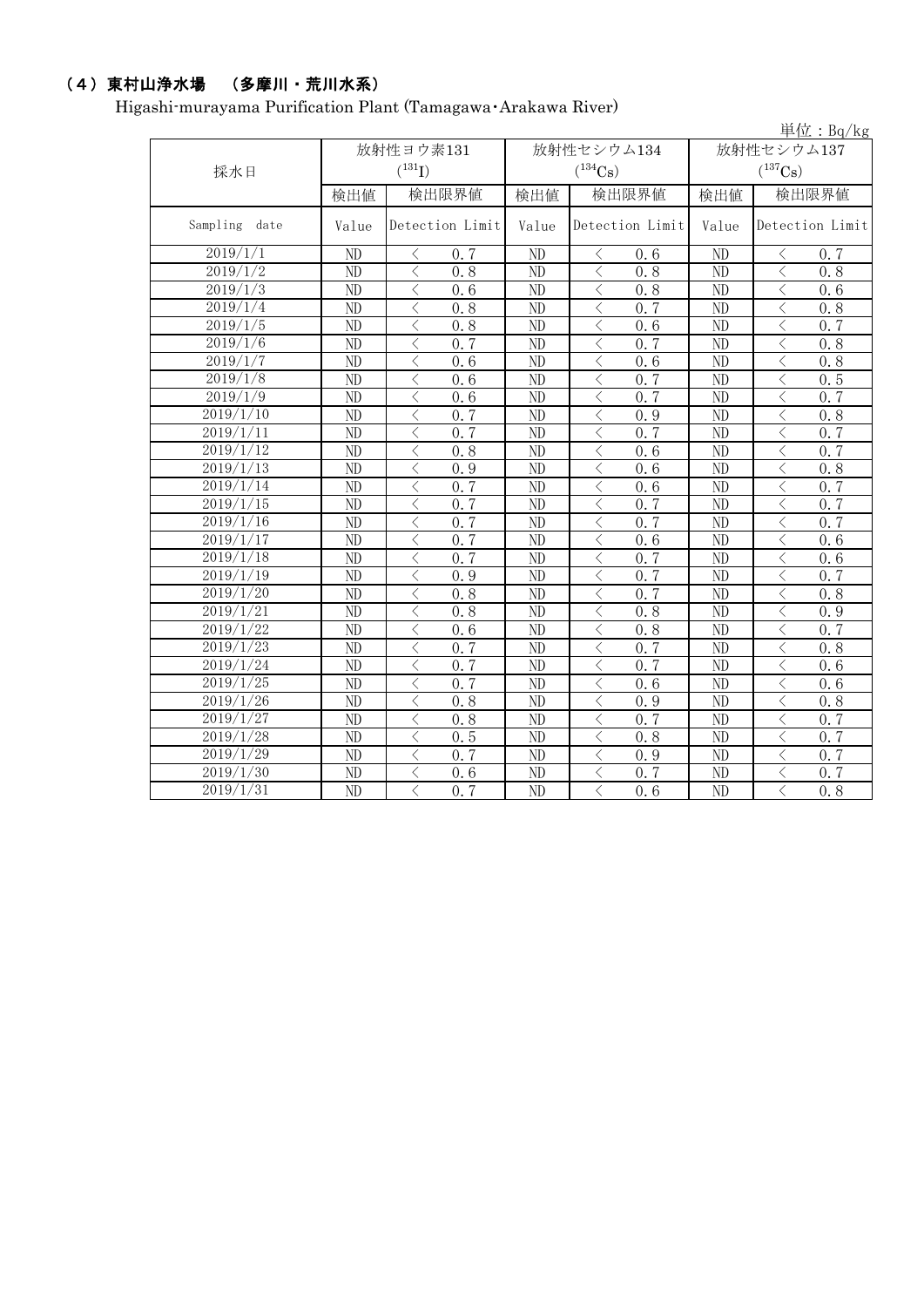## (5)長沢浄水場 (相模川水系)

Nagasawa Purification Plant (Sagamigawa River)

|                  |                        |                                                              |                 |                               |                                     | 単位: $Bq/kg$                                                  |  |
|------------------|------------------------|--------------------------------------------------------------|-----------------|-------------------------------|-------------------------------------|--------------------------------------------------------------|--|
| 採水日              |                        | 放射性ヨウ素131<br>$(^{131}I)$                                     |                 | 放射性セシウム134<br>$(^{134}Cs)$    | 放射性セシウム137<br>$(^{137}\mathrm{Cs})$ |                                                              |  |
|                  | 検出値                    | 検出限界値                                                        | 検出値             | 検出限界値                         | 検出値                                 | 検出限界値                                                        |  |
| Sampling<br>date | Value                  | Detection Limit                                              | Value           | Detection Limit               | Value                               | Detection Limit                                              |  |
| 2019/1/1         | ND                     | 0.8<br>$\langle$                                             | ND              | $\lt$<br>0.7                  | ND                                  | 0.7<br>く                                                     |  |
| 2019/1/2         | ND                     | $\lt$<br>0.8                                                 | ND              | 0.5<br>$\lt$                  | ND                                  | $\lt$<br>0.6                                                 |  |
| 2019/1/3         | ND                     | $\lt$<br>0.8                                                 | ND              | $\lt$<br>0, 6                 | ND                                  | $\lt$<br>0, 7                                                |  |
| 2019/1/4         | ND                     | $\lt$<br>0.5                                                 | ND              | $\lt$<br>0.6                  | ND                                  | $\lt$<br>0.8                                                 |  |
| 2019/1/5         | ND                     | 0.7<br>$\langle$                                             | ND              | $\langle$<br>0, 7             | ND                                  | 0, 6<br>$\lt$                                                |  |
| 2019/1/6         | ND                     | $\lt$<br>0.7                                                 | ND              | $\langle$<br>0.5              | ND                                  | $\lt$<br>0, 7                                                |  |
| 2019/1/7         | $\overline{\text{ND}}$ | $\overline{\left\langle \right\rangle }$<br>$\overline{0.6}$ | ND              | $\langle$<br>$\overline{0.7}$ | $\overline{ND}$                     | $\overline{\left\langle \right\rangle }$<br>$\overline{0.7}$ |  |
| 2019/1/8         | ND                     | $\langle$<br>0.8                                             | ND              | $\langle$<br>0.6              | ND                                  | $\lt$<br>0, 6                                                |  |
| 2019/1/9         | ND                     | 0.6<br>$\lt$                                                 | ND              | $\lt$<br>0.5                  | ND                                  | $\langle$<br>0.6                                             |  |
| 2019/1/10        | ND                     | $\langle$<br>0.6                                             | ND              | $\lt$<br>0, 7                 | ND                                  | $\lt$<br>$\mathbf{1}$                                        |  |
| 2019/1/11        | $\overline{ND}$        | 0.7<br>$\overline{\left\langle \right\rangle }$              | $\overline{ND}$ | $\langle$<br>0.8              | $\overline{ND}$                     | $\langle$<br>0.8                                             |  |
| 2019/1/12        | N <sub>D</sub>         | $\overline{\left\langle \right\rangle }$<br>0.7              | ND              | $\langle$<br>0, 7             | ND                                  | $\overline{\langle}$<br>0.6                                  |  |
| 2019/1/13        | N <sub>D</sub>         | $\overline{\left\langle \right\rangle }$<br>$0.\overline{7}$ | N <sub>D</sub>  | $\lt$<br>0.9                  | ND                                  | $\langle$<br>0, 8                                            |  |
| 2019/1/14        | $\overline{ND}$        | $\langle$<br>0.7                                             | $\overline{ND}$ | $\lt$<br>0.8                  | $\overline{\text{ND}}$              | $\overline{\left\langle \right\rangle }$<br>0.8              |  |
| 2019/1/15        | ND                     | $\lt$<br>0.6                                                 | ND              | $\lt$<br>0.8                  | ND                                  | $\langle$<br>0.8                                             |  |
| 2019/1/16        | ND                     | $\lt$<br>0.7                                                 | ND              | $\langle$<br>0.6              | ND                                  | $\langle$<br>0.8                                             |  |
| 2019/1/17        | ND                     | $\lt$<br>0.7                                                 | ND              | $\lt$<br>0, 7                 | ND                                  | $\lt$<br>0.7                                                 |  |
| 2019/1/18        | ND                     | $\lt$<br>0, 8                                                | ND              | $\langle$<br>0, 7             | ND                                  | $\lt$<br>0, 7                                                |  |
| 2019/1/19        | ND                     | $\langle$<br>0.7                                             | ND              | $\lt$<br>0.7                  | ND                                  | $\lt$<br>0.6                                                 |  |
| 2019/1/20        | ND                     | 0, 7<br>$\langle$                                            | ND              | 0, 7<br>$\langle$             | ND                                  | 0, 7<br>$\hspace{0.5cm}\mathopen{<}$                         |  |
| 2019/1/21        | ND                     | $\lt$<br>0.7                                                 | ND              | 0.5<br>$\lt$                  | ND                                  | $\hspace{0.5cm}\mathopen{<}$<br>0.6                          |  |
| 2019/1/22        | ND                     | $\langle$<br>0.6                                             | ND              | 0, 7<br>$\lt$                 | ND                                  | $\langle$<br>0, 7                                            |  |
| 2019/1/23        | ND                     | $\lt$<br>0, 7                                                | ND              | $\langle$<br>0, 7             | ND                                  | $\hspace{0.5cm}\mathopen{<}$<br>0, 7                         |  |
| 2019/1/24        | ND                     | $\overline{\left\langle \right\rangle }$<br>0.6              | ND              | $\langle$<br>0.6              | ND                                  | $\overline{\langle}$<br>0.6                                  |  |
| 2019/1/25        | ND                     | $\lt$<br>0.7                                                 | ND              | $\lt$<br>0.6                  | ND                                  | $\lt$<br>0.8                                                 |  |
| 2019/1/26        | ND                     | $\overline{\left\langle \right\rangle }$<br>0.9              | ND              | $\lt$<br>0.6                  | ND                                  | $\langle$<br>$0, \overline{7}$                               |  |
| 2019/1/27        | ND                     | $\lt$<br>0.7                                                 | ND              | $\lt$<br>0.7                  | ND                                  | $\lt$<br>0, 7                                                |  |
| 2019/1/28        | ND                     | $\lt$<br>0.7                                                 | ND              | $\lt$<br>0.7                  | ND                                  | $\lt$<br>0.9                                                 |  |
| 2019/1/29        | ND                     | $\langle$<br>0.6                                             | ND              | $\lt$<br>0.9                  | ND                                  | $\langle$<br>0, 7                                            |  |
| 2019/1/30        | ND                     | $\lt$<br>0.7                                                 | ND              | $\lt$<br>0.8                  | ND                                  | $\lt$<br>0.9                                                 |  |
| 2019/1/31        | ND                     | 0.7<br>$\langle$                                             | ND              | $\langle$<br>0.7              | ND                                  | $\overline{\left\langle \right\rangle }$<br>0.7              |  |